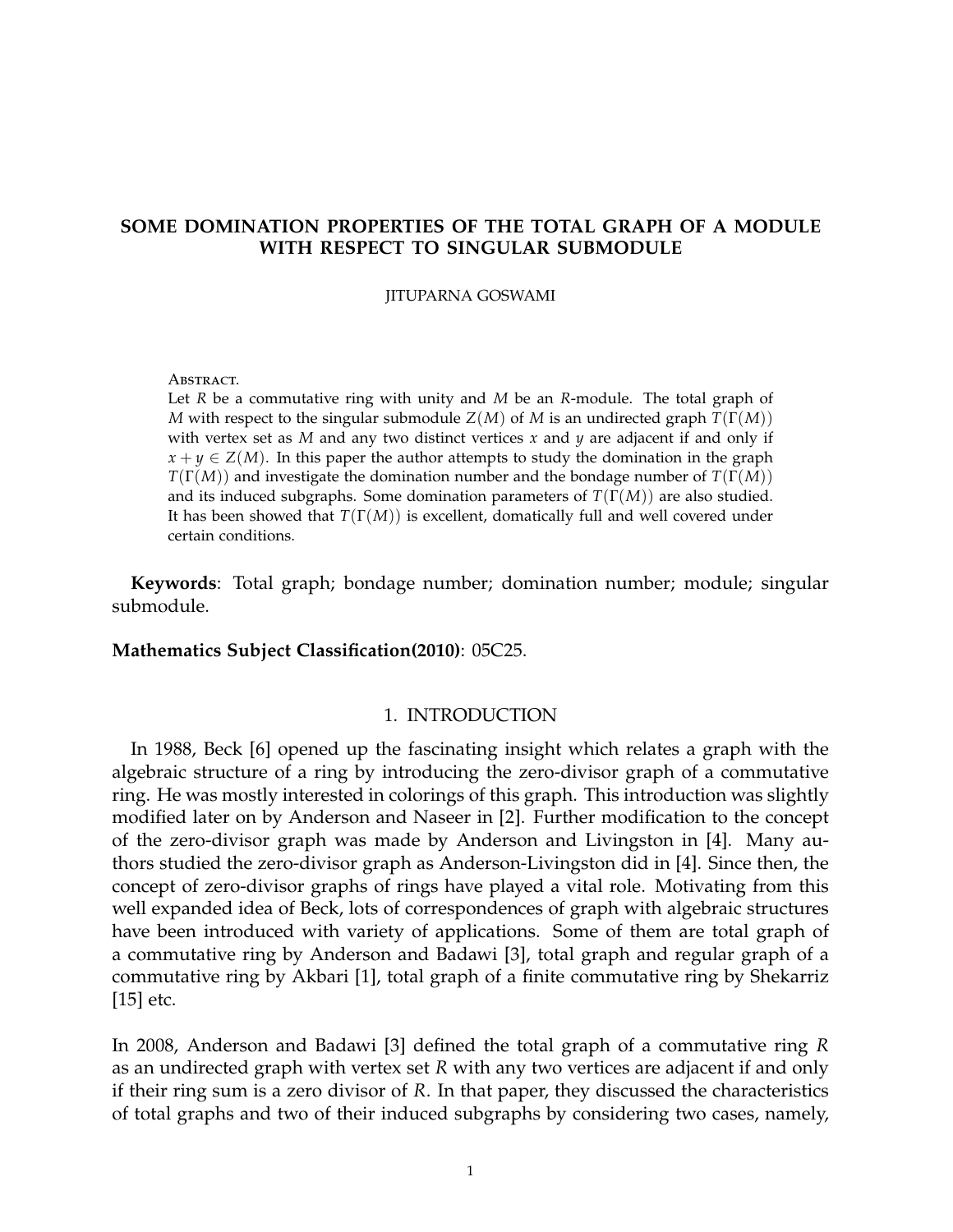the set of zero divisors  $Z(R)$  of R is an ideal of R and  $Z(R)$  is not an ideal of R. Thereafter, the idea of the total graph has been generalised to many algebraic structures. The author in [9] introduced the notion of singularity of a module over a ring and defined the total graph of a module *M* with respect to singular submodule *Z*(*M*). The line graph of the total graph of a module has also been studied in [10]. Before going to our discussion we recall the following.

Let *R* be a commutative ring. An element *x* of *R* is called a zero-divisor of *R* if there exists a non-zero element *y* of *R* with  $xy = 0$ . The collection of all zero-divisors of *R* is denoted by *Z*(*R*), and henceforth, we use it. An ideal *I* of *R* is an essential ideal if its intersection with any non-zero ideal of *R* is non-zero. For an *R*-module *M*, let *Z*(*M*) be the set of those  $x \in M$  for which the ideal  $\{r \in R | xr = 0\}$  is essential in *R*, i.e.,  $Z(M) = \{x \in M | xI = 0$ , for some essential ideal *I* of *R*. Then  $Z(M)$  is a submodule of *M*, called the singular submodule of *M*. A module *M* is said to be singular if  $Z(M) = M$ . On the other hand *M* is non-singular if  $Z(M) = 0$ . For any undefined terminology in rings and modules we refer to [5], [8] and [14].

By a graph *G*, we mean a simple undirected graph without loops. For a graph *G*, we denote by  $V(G)$  and  $E(G)$  the set of all vertices and edges respectively. We recall that a graph is finite if both  $V(G)$  and  $E(G)$  are finite sets, and we use the symbol  $|G|$ to denote the number of vertices in the graph *G*. A graph *G* is complete if any two distinct vertices are adjacent. We denote the complete graph on *n* vertices by *Kn*. If the vertex set *V*(*G*) of the graph *G* are partitioned into two non-empty disjoint sets *X* and *Y* of cardinality  $|X| = m$  and  $|Y| = n$ , and two vertices are not adjacent if they are in the same partite set, then *G* is called a bipartite graph. A graph *G* is called a complete bipartite graph if every vertex in *X* is connected to every vertex in *Y*. We denote the complete bipartite graph on *m* and *n* vertices by *Km*,*n*.

For a subset  $S \subseteq V(G)$ ,  $\lt S$   $>$  denotes the subgraph of *G* induced by *S*. For a vertex  $v \in V(G)$ ,  $deg(v)$  is the degree of the vertex *v*,  $N(v) = \{u \in V(G) \mid u$  is adjacent to *v*} and  $N[v] = N(v) \cup \{v\}$ . A subset *S* of  $V(G)$  is called a dominating set if every vertex in *V*(*G*) − *S* is adjacent to atleast one vertex in *S*. A dominating set *S* is called a strong (or weak) dominating set if for every vertex  $u \in V(G) - S$  there is a vertex  $v \in S$  with  $deg(v) \geq deg(u)$  (or  $deg(v) \leq deg(u)$ ) and *u* is adjacent to *v*. The domination number *γ*(*G*) of *G* is defined to be minimum cardinality of a dominating set in *G* and such a dominating set is called *γ*-set of *G*. In a similar way, we define the strong domination number  $\gamma_s$  and the weak domination number  $\gamma_w$ . A graph *G* is called excellent if for every vertex  $v \in V(G)$ , there exists a  $\gamma$ -set *S* containing *v*. A domatic partition of *G* is a partition of *V*(*G*) into dominating sets in *G*. The maximum number of classes of a domatic partition of *G* is called the domatic number of *G* and is denoted by *d*(*G*). A graph *G* is called domatically full if  $d(G) = \delta(G) + 1$ , which is the maximum possible order of a domatic partition of  $V(G)$  where  $\delta(G)$  is the minimum degree of a vertex of *G*. The disjoint domination number  $\gamma\gamma(G)$  defined by  $\gamma\gamma(G) = \min\{|S_1| + |S_2| : S_1, S_2\}$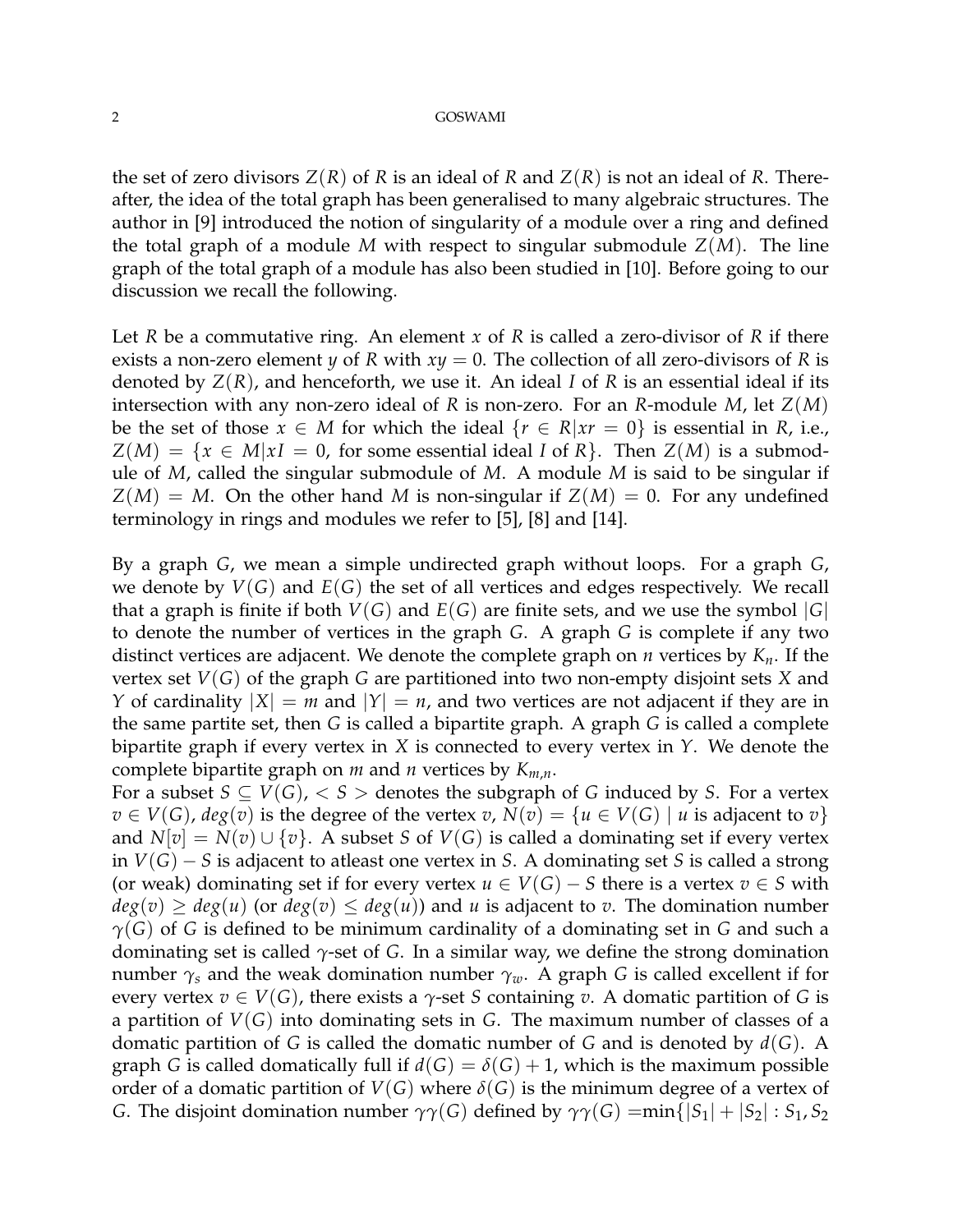are disjoint dominating sets of *G*. Similarly, we can define  $ii(G)$  and  $\gamma i(G)$ . The double domination parameters are referred to [11]. The bondage number  $b(G)$  is the minimum number of edges whose removal increases the domination number. A set of vertices  $S \subseteq V(G)$  is said to be independent if no two vertices in *S* are adjacent in *G*. The independence number  $\beta_0(G)$ , is the maximum cardinality of an independent set in *G*. A graph *G* is called well-covered if  $\beta_0(G) = i(G)$ . For basic definitions and results in domination we refer to [12] and for any undefined graph-theoretic terminology we refer to [7].

The concepts of dominating sets and domination numbers are very important terminology of graph theory. Dominating sets are the focus of many books of graph theory, for example see[12] and [13]. But not much research has been done about the domination parameters of graphs associated to algebraic structures such as groups, rings, or modules in terms of algebraic properties. Recently, Chelvam and Asir [17] studied the domination in the total graph of a commutative ring. The domination number of total graph of module has been studied in [16].

Throughout this paper *R* is a commutative ring with unity and *M* is an *R*-module. The author [9] has introduced the total graph of *M* with respect to *Z*(*M*), denoted by *T*(Γ(*M*)), to be an undirected graph with all elements of *M* as vertices, and for distinct *x*, *y* ∈ *M*, the vertices *x* and *y* are adjacent, written *x adj y* if and only if  $x + y \text{ ∈ } Z(M)$ . Let  $Z(M) = M - Z(M)$ . Let  $Z(\Gamma(M))$  be the (induced) subgraph of  $T(\Gamma(M))$ , with vertices *Z*(*M*), and let  $\overline{Z}(\Gamma(M))$  be the (induced) subgraph of  $T(\Gamma(M))$  with vertices *Z*(*M*).

In this paper the author attempts to study the domination in the graph *T*(Γ(*M*)) and investigate the domination number and the bondage number of  $T(\Gamma(M))$  and its induced subgraphs  $Z(\Gamma(M))$  and  $\overline{Z}(\Gamma(M))$ . Some domination parameters of  $T(\Gamma(M))$ are also studied. It has been showed that *T*(Γ(*M*)) is excellent, domatically full and well covered under certain conditions.

### 2. Examples

There are certain classes of graphs whose dominating sets and domination numbers are clear. For instance, we state some of them in the following example, where their proofs are straightforward.

### **Example 1**:

(i) If *G* is a graph of order *n*, then  $1 \leq \gamma(G) \leq n$ . A graph *G* of order *n* has domination number 1 if and only if *G* contains a vertex *v* of degree *n* − 1; while  $\gamma(G) = n$  if and only if  $G \cong \overline{K_n}$ .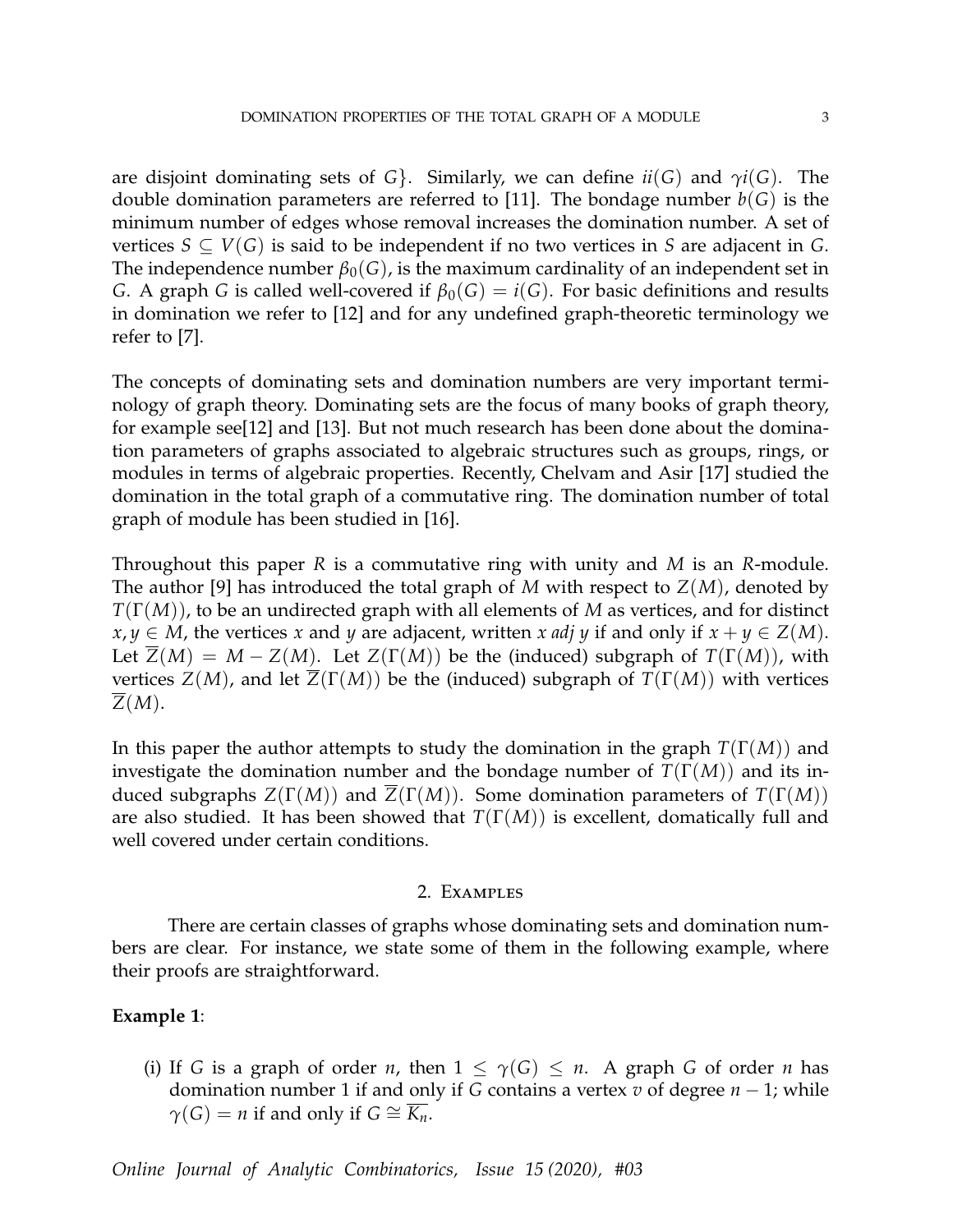- (ii)  $\gamma(K_n) = 1$  for a complete graph  $K_n$ , but the converse is not true, in general and  $\gamma(K_n) = n$  for a null graph  $K_n$ .
- (iii) Let *G* be a complete *r*-partite graph ( $r \geq 2$ ) with partite sets  $V_1, V_2, ..., V_r$ . If  $|V_i| \geq 2$  for  $1 \leq i \leq r$ , then  $\gamma(G) = 2$ ; because one vertex of  $V_1$  and one vertex of *V*<sub>2</sub> dominate *G*. If  $|V_i| = 1$  for some *i*, then  $\gamma(G) = 1$ .
- (iv)  $\gamma(K_{1,n}) = 1$  for a star graph  $K_{1,n}$ .
- (v) If *G* is a partition of disjoint subgraphs  $G_1, G_2, ..., G_k$ , then  $\gamma(G) = \gamma(G_1) +$  $\gamma(G_2) + ... + \gamma(G_k)$ .
- (vi) Domination number of a bistar graph is 2; because the set consisting of two centres of the graph is a minimal dominating set.
- (vii) Let  $C_n$  and  $P_n$  be a *n*-cycle and a path with *n* vertices, respectively. Then  $\gamma(C_n)$  =  $\lceil \frac{n}{2} \rceil$  $\Big] = \gamma(P_n).$ 
	- 3. DOMINATION NUMBER OF THE GRAPH  $T(\Gamma(M))$  and its induced subgraphs

As mentioned in the introduction the author [9] has introduced the total graph of *M* with respect to singular submodule *Z*(*M*), denoted by *T*(Γ(*M*)), to be an undirected graph with all elements of *M* as vertices, and for distinct  $x, y \in M$ , the vertices *x* and *y* are adjacent, written *x adj y* if and only if  $x + y \in Z(M)$ . Let  $Z(\Gamma(M))$  be the (induced) subgraph of  $T(\Gamma(M))$ , with vertices  $Z(M)$ , and let  $\overline{Z}(\Gamma(M))$  be the (induced) subgraph of  $T(\Gamma(M))$  with vertices  $\overline{Z}(M)$ .

In this section, an attempt has been made to study the domination properties of the graph *T*(Γ(*M*)). In particular, the domination number of *T*(Γ(*M*)) and its induced subgraphs  $Z(\Gamma(M))$  and  $\overline{Z}(\Gamma(M))$  have been determined. An equivalent condition describing relationship between the domination number of *T*(Γ(*M*)) and the same of *Z*(Γ(*M*)) has also been established.

We begin with the following examples.

### **Example 3.1**:

3

Let  $R = Z_8$  be the ring of integers modulo 8 and  $M = Z_4$  be the module of integers modulo 4. Then the essential ideals of *R* are  $I = \{0, 2, 4, 6\}$  and *R* itself. We have  $Z(M) = \{0, 2\}$  and therefore  $\overline{Z}(M) = \{1, 3\}.$ 

Now we can easily observe that the induced subgraphs *Z*(Γ(*M*)) and *Z*(Γ(*M*)) are *K*<sup>2</sup> each. Thus, we have  $\gamma(Z(\Gamma(M))) = \gamma(Z(\Gamma(M))) = 1$ .

Also, we can see that the total graph  $T(\Gamma(M))$  is the union of two disjoint  $K_2$ 's. Clearly,  $\{0,1\}$  is a  $\gamma$ -set of  $T(\Gamma(M))$ . Hence, we have  $\gamma(T(\Gamma(M))) = 2$ . Here,  $\{2,3\}$  is another *γ*-set of *T*(Γ(*M*)).

### **Example 3.2**:

Let  $R = Z_4$  be the ring of integers modulo 4 and  $M = Z_8$  be the module of integers modulo 8. Then *M* is an *R*-module with the usual operations, and  $Z(M) = \{0, 2, 4, 6\}.$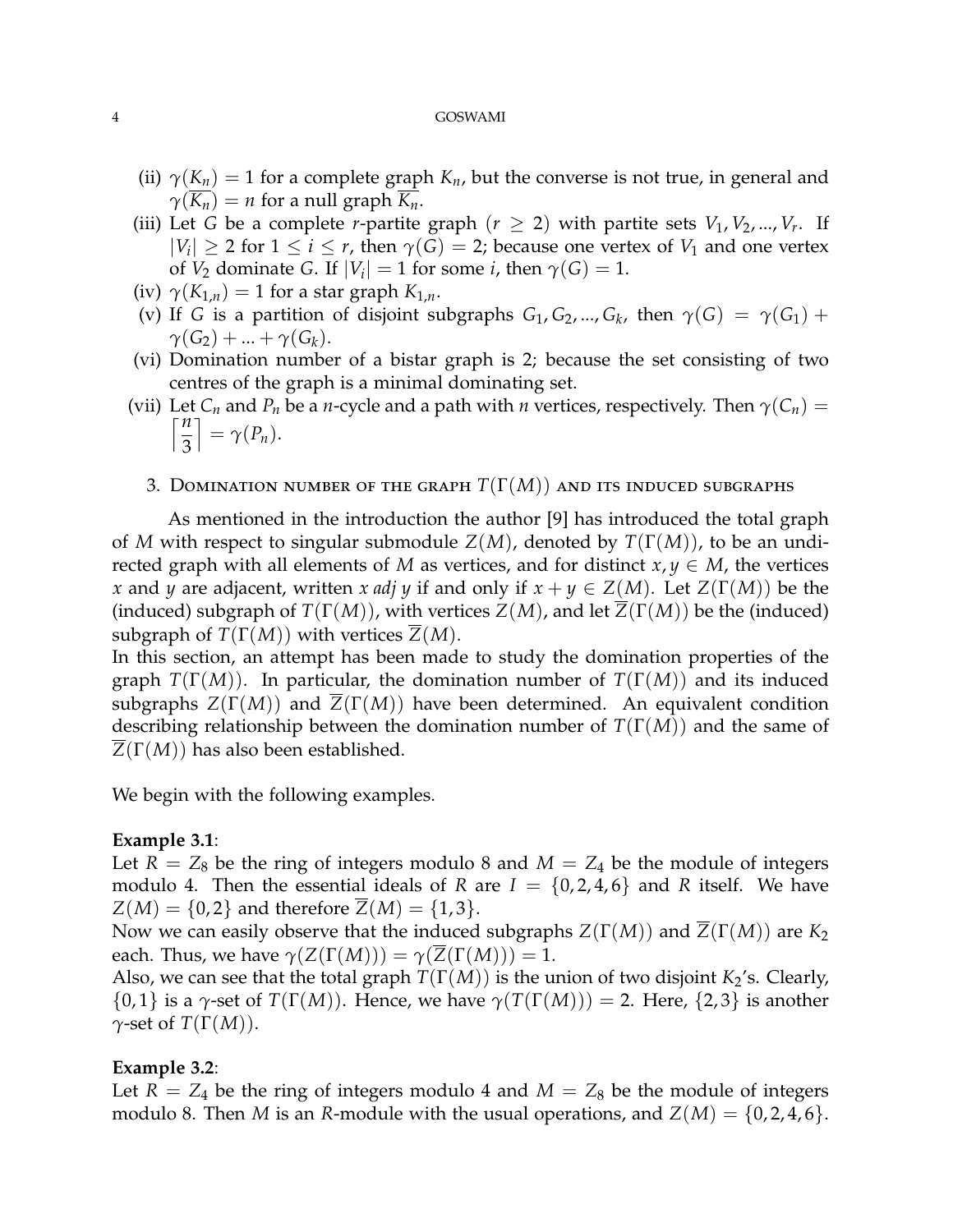Thus  $\overline{Z}(M) = \{1, 3, 5, 7\}.$ 

Now we can see that the induced subgraphs *Z*(Γ(*M*)) and *Z*(Γ(*M*)) are *K*<sup>4</sup> each. Thus, we have  $\gamma(Z(\Gamma(M))) = \gamma(Z(\Gamma(M))) = 1$ .

Also, we observe that the total graph  $T(\Gamma(M))$  is the union of two disjoint  $K_4$ 's with  ${4,5}$  is one of the  $\gamma$ -sets of  $T(\Gamma(M))$ . Hence, we have  $\gamma(T(\Gamma(M))) = 2$ .

# **Theorem 3.3**:[9]

Let *R* be a ring and *M* be an *R*-module. Then the following hold:

- (1) *Z*(Γ(*M*)) is a complete (induced) subgraph of *T*(Γ(*M*)) and *Z*(Γ(*M*)) is disjoint from  $Z(\Gamma(M))$ .
- (2) If *N* is a submodule of *M*, then  $T(\Gamma(N))$  is an (induced) subgraph of  $T(\Gamma(M))$ .

## **Proposition 3.4**:

Let *R* be a ring and *M* be an *R*-module. Then the following hold:

- $\gamma(Z(\Gamma(M))) = 1.$
- (2)  $\gamma(T(\Gamma(M))) = 1$  if *M* is singular.

## **Proof**.

- (1) As  $Z(\Gamma(M))$  is a complete by Theorem 3.3(1), so we have  $\gamma(Z(\Gamma(M))) = 1$ .
- (2) If *M* is singular then  $Z(M) = M$  and so  $T(\Gamma(M)) = Z(\Gamma(M))$  which yields *T*(**Γ**(*M*)) is complete. Thus we have  $\gamma(T(\Gamma(M))) = 1$ .

The next theorem gives a complete description of  $T(\Gamma(M))$ . If we allow  $\alpha$  and  $\beta$  to be infinite, then of course  $\beta - 1 =$  $(\beta - 1)$  $\frac{1}{2}$  = β.

## **Theorem 3.5**:[9]

Let *R* be a ring and *M* be an *R*-module such that  $|Z(M)| = \alpha$  and  $\begin{array}{c} \begin{array}{c} \begin{array}{c} \begin{array}{c} \end{array} \\ \end{array} \\ \begin{array}{c} \end{array} \end{array} \end{array}$ *M Z*(*M*)  $\vert = \beta.$ 

- (1) If  $2 = 1_R + 1_R \in Z(R)$  then  $\overline{Z}(\Gamma(M))$  is the union  $\beta 1$  disjoint  $K_{\alpha}$ 's.
- (2) If  $2 = 1_R + 1_R \notin Z(R)$  then  $\overline{Z}(\Gamma(M))$  is the union of  $\frac{\beta 1}{2}$  disjoint  $K_{\alpha,\alpha}$ 's.

### **Proposition 3.6**:

Let *R* be a ring and *M* be an *R*-module such that  $|Z(M)| = \alpha$  and  $\begin{array}{c} \begin{array}{c} \begin{array}{c} \end{array} \\ \begin{array}{c} \end{array} \end{array} \end{array}$ *M Z*(*M*)  $\Big| = \beta$ , then  $\gamma(T(\Gamma(M))) = \beta$ .

# **Proof**.

Let us consider the following two cases for  $Z(R)$ .

**Case 1:** Suppose that  $2 = 1_R + 1_R \in Z(R)$ . Then we have from Theorem 3.5(1) that the graph  $\overline{Z}(\Gamma(M))$  is the union  $\beta - 1$  disjoint  $K_\alpha$ 's and we know that  $\gamma(K_\alpha) = 1$ . Thus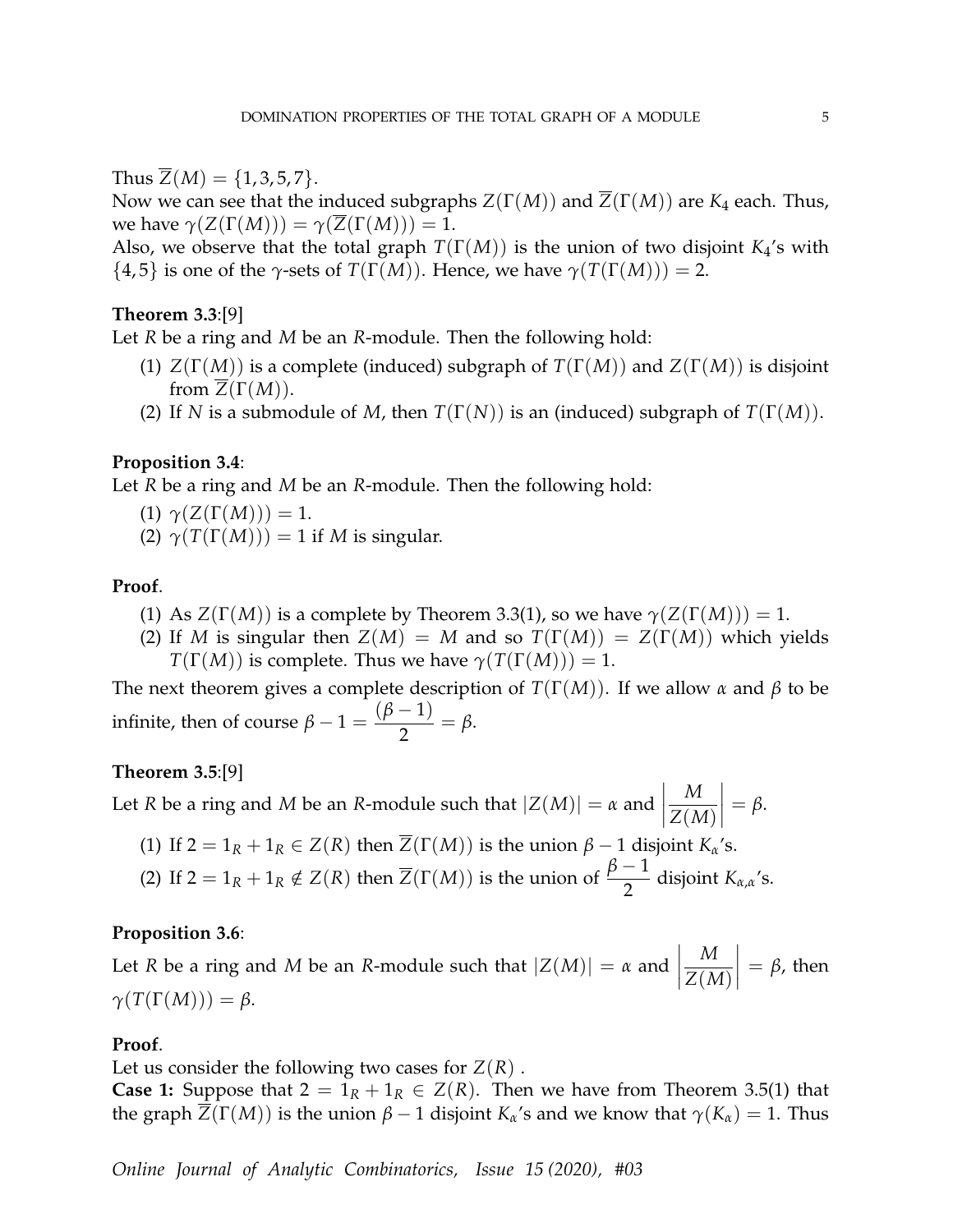$\gamma(\overline{Z}(\Gamma(M))) = \beta - 1$  and by Proposition 3.4 we have  $\gamma(Z(\Gamma(M))) = 1$ . consequently  $\gamma(T(\Gamma(M))) = \gamma(Z(\Gamma(M))) + \gamma(\overline{Z}(\Gamma(M))) = 1 + \beta - 1 = \beta.$ 

**Case 2:** Suppose that  $2 = 1_R + 1_R \notin Z(R)$ . Then again we have from Theorem 3.5(2) that the graph  $\overline{Z}(\Gamma(M))$  is the union of  $\frac{\beta-1}{2}$  $\frac{1}{2}$  disjoint *K*<sub>*α*,*α*</sub>'s and we know that  $\gamma$ (*K*<sub>*α*,*α*) = 2.</sub> Thus  $\gamma(\overline{Z}(\Gamma(M))) = \frac{\beta - 1}{2} \times 2 = \beta - 1$  and by Proposition 3.4 we have  $\gamma(Z(\Gamma(M))) =$ 1. So,  $\gamma(T(\Gamma(M))) = \gamma(Z(\Gamma(M))) + \gamma(Z(\Gamma(M))) = 1 + \beta - 1 = \beta.$ 

#### **Proposition 3.7**:

Let *R* be a ring and *M* be a non-zero and non-singular *R*-module such that |*Z*(*M*)| = *α* and  $\begin{array}{c} \begin{array}{c} \begin{array}{c} \begin{array}{c} \end{array} \\ \end{array} \\ \begin{array}{c} \end{array} \end{array} \end{array}$ *M Z*(*M*)  $= \beta$ , then  $\gamma(T(\Gamma(M))) = \frac{\beta+1}{2}$ .

#### **Proof**.

Since *M* is non-singular, we have  $Z(M) = 0$ . Therefore,  $\begin{array}{c} \hline \end{array}$ *M Z*(*M*)  $= |M| = \beta$ . Now, we show that  $Z(R) = 0$ . Let  $0 \neq x \in Z(R)$ , then there exist  $0 \neq y \in R$  such that  $xy = 0$ . Let us consider an element  $0 \neq m \in M$ , and we have  $(xy)m = 0$  which yields  $x(ym) = 0$ . Then  $ym = 0$  as  $x \neq 0$  which yields either  $y = 0$  or  $m = 0$ , a contradiction. Therefore,  $Z(R) = 0$ . So,  $2 = 1_R + 1_R \notin Z(R)$  and from Theorem 3.5(2) we have the graph  $\overline{Z}(\Gamma(M))$  is the union of  $\frac{\beta-1}{2}$  $\frac{1}{2}$  disjoint *K*<sub>1,1</sub>'s and by Proposition 3.4 we have  $\gamma(Z(\Gamma(M))) = 1$ . Therefore we will have  $\gamma(T(\Gamma(M))) = \gamma(Z(\Gamma(M))) + \gamma(\overline{Z}(\Gamma(M))) =$  $1 + (\frac{\beta - 1}{2})$ 2  $\int x \, 1 = \frac{\beta + 1}{2}$ 2 .

## 4. Some domination parameters of *T*(Γ(*M*))

In this section, some domination parameters of *T*(Γ(*M*)) has been studied. The bondage number of *T*(Γ(*M*)) has also been determined. Finally, it has been proved that *T*(Γ(*M*)) is excellent, domatically full and well covered under some conditions.

We begin with the following proposition.

#### **Proposition 4.1**:

Let *R* be a ring and *M* be an *R*-module such that  $|Z(M)| = \alpha$  and  $\begin{array}{c} \hline \end{array}$  $\vert$ *M Z*(*M*)  $\Big| = \beta$ . A set  $S = \{x_1, x_2, ..., x_\beta\} \subset V(T(\Gamma(M)))$  is a *γ*-set of  $T(\Gamma(M))$  if and only if  $x_j \notin x_i + Z(M)$ for all  $1 \le i, j \le \beta$  and  $i \ne j$ .

## **Proof**.

The if part follows directly from Proposition 3.6 as  $\gamma(T(\Gamma(M))) = \beta$ . Conversely, let *S* be a *γ*-set of  $T(\Gamma(M))$ . Let us assume that there exist *j*,  $k \in \{1, 2, ..., \beta\}$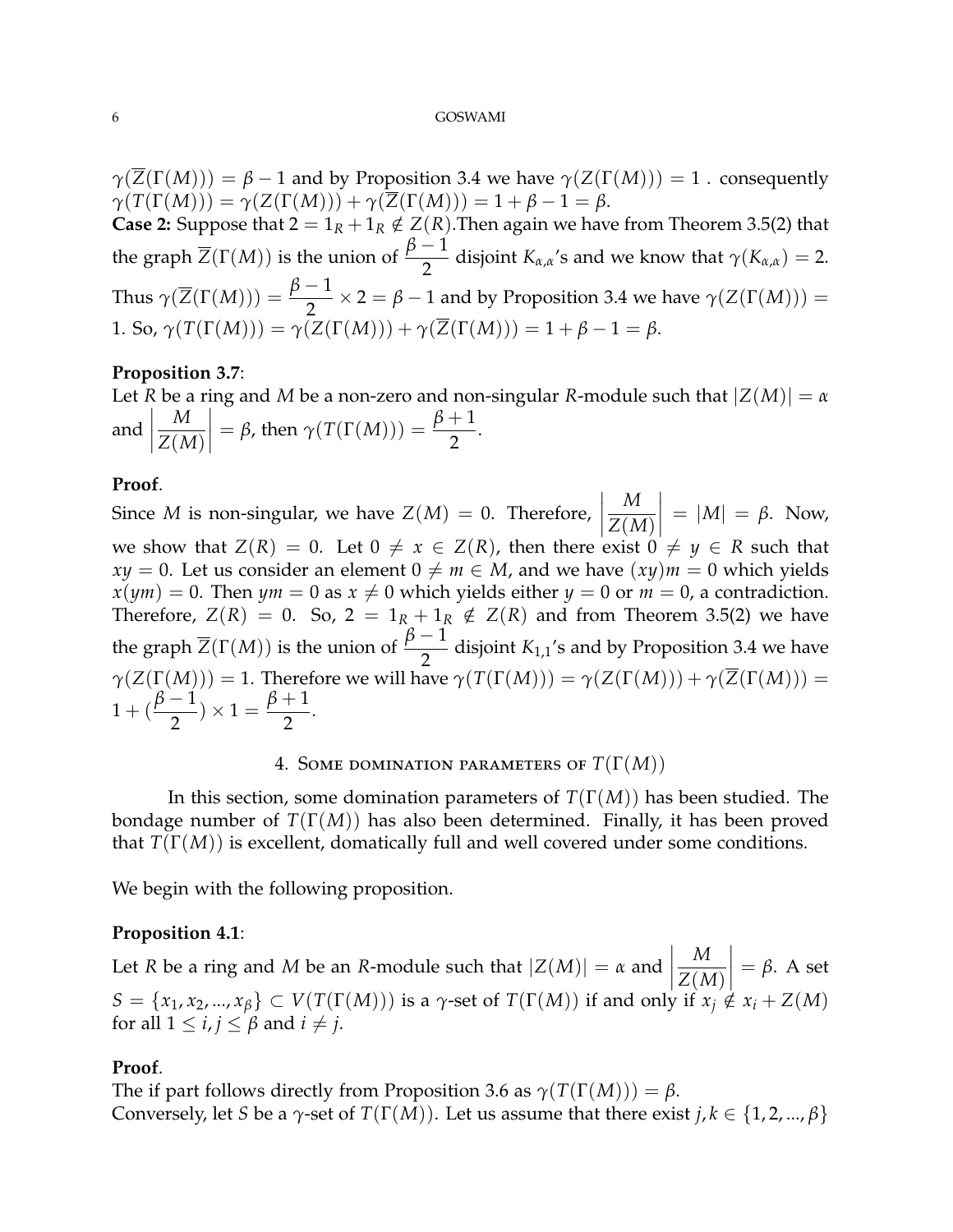such that  $x_i \in x_i + Z(M)$ . Since  $|S| = \beta$ , there exist a coset  $x + Z(M)$  such that *x*<sup>*i*</sup> ∉ *x* + *Z*(*M*) for all *x*<sup>*i*</sup> ∈ *S*. Now, the vertices in  $-x + Z(M)$  cannot be dominated by *S*, a contradiction.

# **Theorem 4.2**:[9]

Let *R* be a ring and *M* be an *R*-module. Let *x* be a vertex of the graph *T*(Γ(*M*)). Then

$$
deg(x) = \begin{cases} |Z(M)| - 1, & \text{if } 2 \in Z(R) \text{ and } x \in Z(M) \\ |Z(M)|, & \text{otherwise.} \end{cases}
$$

#### **Proposition 4.3**:

Let *R* be a ring and *M* be an *R*-module such that  $|Z(M)| = \alpha$  and *M Z*(*M*)  $\Big| = \beta$ , then

- (1)  $T(\Gamma(M))$  is excellent.
- (2) the domatic number  $d(T(\Gamma(M))) = \alpha$ .
- (3)  $T(\Gamma(M))$  is domatically full.

# **Proof**.

By Proposition 3.6 we have  $\gamma(T(\Gamma(M))) = \beta$ .

The proof of (1) and (2) are trivial.

(3) By (2) we have  $d(T(\Gamma(M))) = \alpha = |Z(M)|$ . Also, we have by Theorem 4.2 that  $\delta(T(\Gamma(M))) = |Z(M)| - 1 = \alpha - 1$ . Therefore, we have  $d(T(\Gamma(M))) = \delta(T(\Gamma(M))) + 1$ . Hence, *T*(Γ(*M*)) is domatically full.

We now find the bondage number of the graph *T*(Γ(*M*)). We begin with the following example.

### **Example 2**:

- (i) If *G* is a simple graph of order *n*, then  $1 \leq b(G) \leq n-1$ .
- (ii)  $b(K_n) = n 1$  for a complete graph  $K_n$ , but the converse is not true, in general and  $b(K_n) = 0$  for a null graph  $K_n$ .
- (iii) Let *G* be a complete *r*-partite graph with partite sets  $V_1$ ,  $V_2$ , ...,  $V_r$ . Then  $b(G)$  =  $min\{|V_1|, |V_2|, ..., |V_r|\}$ . In particular,  $b(K_{m,n}) = min\{m, n\}$ .
- (iv) If *G* is a partition of disjoint subgraphs *G*1, *G*2, ..., *G<sup>k</sup>* , then

$$
b(G) = min{b(G_1), b(G_2), ..., b(G_k)}.
$$

(v) Let  $C_n$  and  $P_n$  be a *n*-cycle and a path with *n* vertices, respectively. Then  $b(P_n)$  = 1 and  $b(C_n) = 2$ .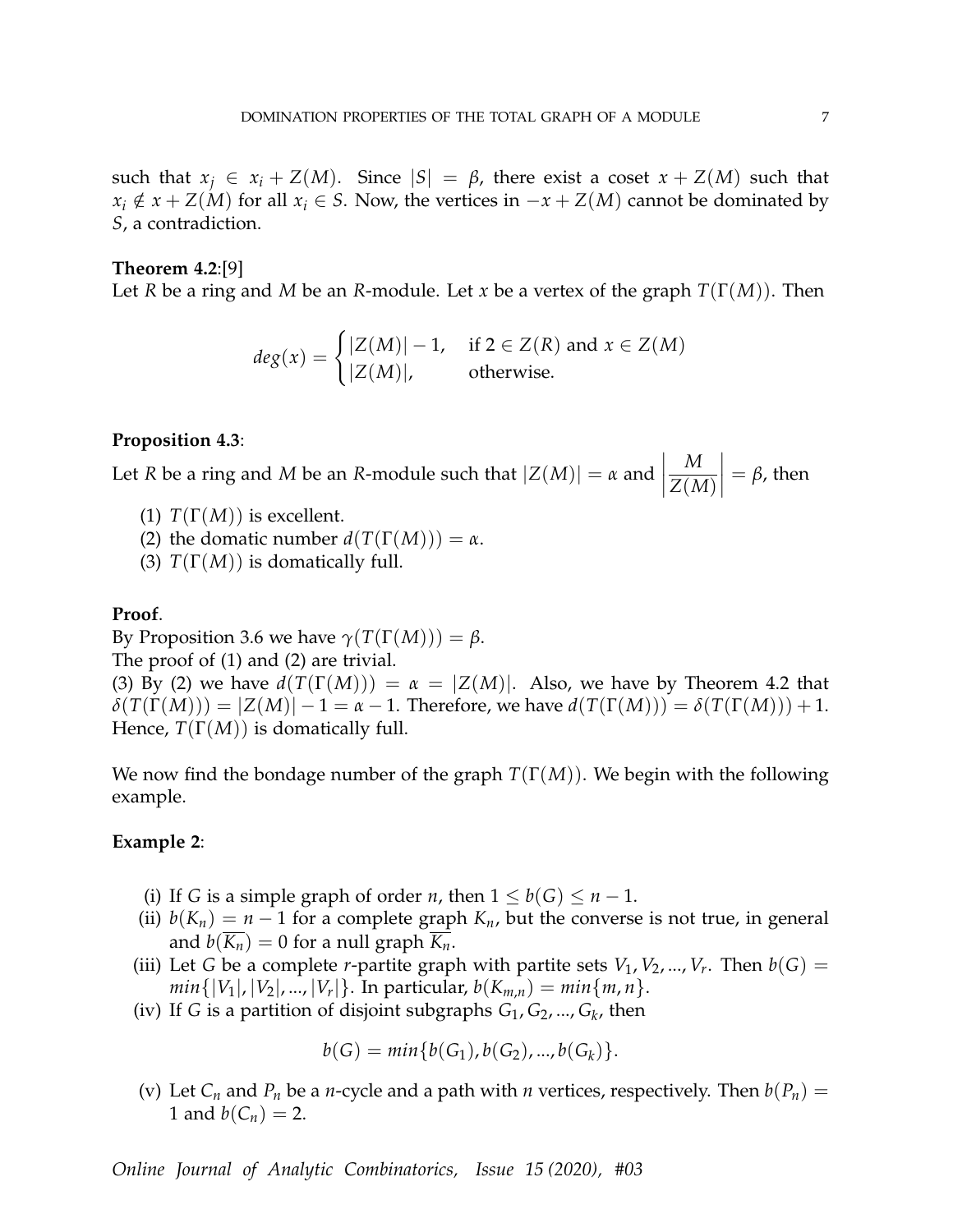# **Proposition 4.4**:

Let *R* be a ring and *M* be an *R*-module such that  $|Z(M)| = \alpha$  and  $\begin{array}{c} \begin{array}{c} \begin{array}{c} \end{array} \\ \begin{array}{c} \end{array} \end{array} \end{array}$ *M Z*(*M*)  $\Big| = \beta$ , then  $b(T(\Gamma(M))) = \alpha - 1.$ 

# **Proof**.

Suppose that  $2 = 1_R + 1_R \in Z(R)$ . Then, by Theorem 3.5(1), the graph  $\overline{Z}(\Gamma(M))$  is the union of *β* − 1 disjoint *K*<sup> $α$ </sup>'s and we know that *b*(*K*<sub> $α$ </sub>) = *α* − 1. Hence *b*( $\overline{Z}(\Gamma(M))$ ) = *α* − 1. Also *Z*(Γ(*M*)) is complete, by Theorem 3.3(1) . Thus,  $b(Z(\Gamma(M))) = a - 1$ . On the other hand,  $Z(\Gamma(M))$  and  $\overline{Z}(\Gamma(M))$  are disjoint, by Theorem 3.3(1). Therefore,  $b(T(\Gamma(M))) = \alpha - 1.$ 

Now, suppose that  $2 = 1_R + 1_R \notin Z(R)$ . Then, by Theorem 3.5(2),  $\overline{Z}(\Gamma(M))$  is the union of  $\frac{\bar{\beta}-1}{2}$  $\frac{1}{2}$  disjoint  $K_{\alpha,\alpha}$ 's and we know that  $b(K_{\alpha,\alpha}) = \alpha$ . Thus  $b(\overline{Z}(\Gamma(M))) = \alpha$ . But *Z*(Γ(*M*)) is complete and disjoint from  $\overline{Z}(\Gamma(M))$ , by Theorem 3.3(1) . So,  $b(Z(\Gamma(M)))$ and hence  $b(T(\Gamma(M)))$  is equal to  $\alpha - 1$ .

# **Lemma 4.5**:

Let *M* be a finite module over a ring *R* such that  $|Z(M)| = \alpha$  and  $\begin{array}{c} \begin{array}{c} \begin{array}{c} \end{array} \\ \begin{array}{c} \end{array} \end{array} \end{array}$  $\begin{array}{c} \hline \end{array}$ *M Z*(*M*)  $\Big| = \beta$ . Then  $T(\Gamma(M)) =$  $\sqrt{ }$  $\int$  $\overline{\mathcal{L}}$ *K<sup>α</sup>* ∪ *K<sup>α</sup>* ∪ *K<sup>α</sup>* ∪ ... ∪ *K<sup>α</sup>* | {z } (*β*−1) copies , if 2 ∈ *Z*(*R*) *K<sup>α</sup>* ∪ *Kα*,*<sup>α</sup>* ∪ *Kα*,*<sup>α</sup>* ∪ ... ∪ *Kα*,*<sup>α</sup>*  $({\beta} - 1)$  $\setminus$ copies *r* if  $2 \notin Z(R)$ .

2

**Proof**.

It follows from Theorem 3.5 directly.

## **Proposition 4.6**:

Let *M* be a finite module over a ring *R* such that  $|Z(M)| = \alpha$  and  $\begin{array}{c} \begin{array}{c} \begin{array}{c} \begin{array}{c} \end{array} \\ \end{array} \\ \begin{array}{c} \end{array} \end{array} \end{array}$ *M Z*(*M*)  $\Big| = \beta$ . Then *T*(Γ(*M*)) is well covered.

## **Proof**.

If  $2 \in Z(R)$ , then by Lemma 4.5 we have  $i(T(\Gamma(M))) = \beta$ .

If 2  $\notin$  *Z*(*R*), then all the vertices in one partition of  $K_{\alpha,\alpha}$  together with a vertex of *Z*(*M*), form an *i*-set of  $T(\Gamma(M))$  and so  $i(T(\Gamma(M))) = \left(\frac{\beta-1}{2}\right)$ 2  $\alpha$  + 1. Similarly  $\beta_0(T(\Gamma(M)))$ is same as  $i(T(\Gamma(M)))$ . Thus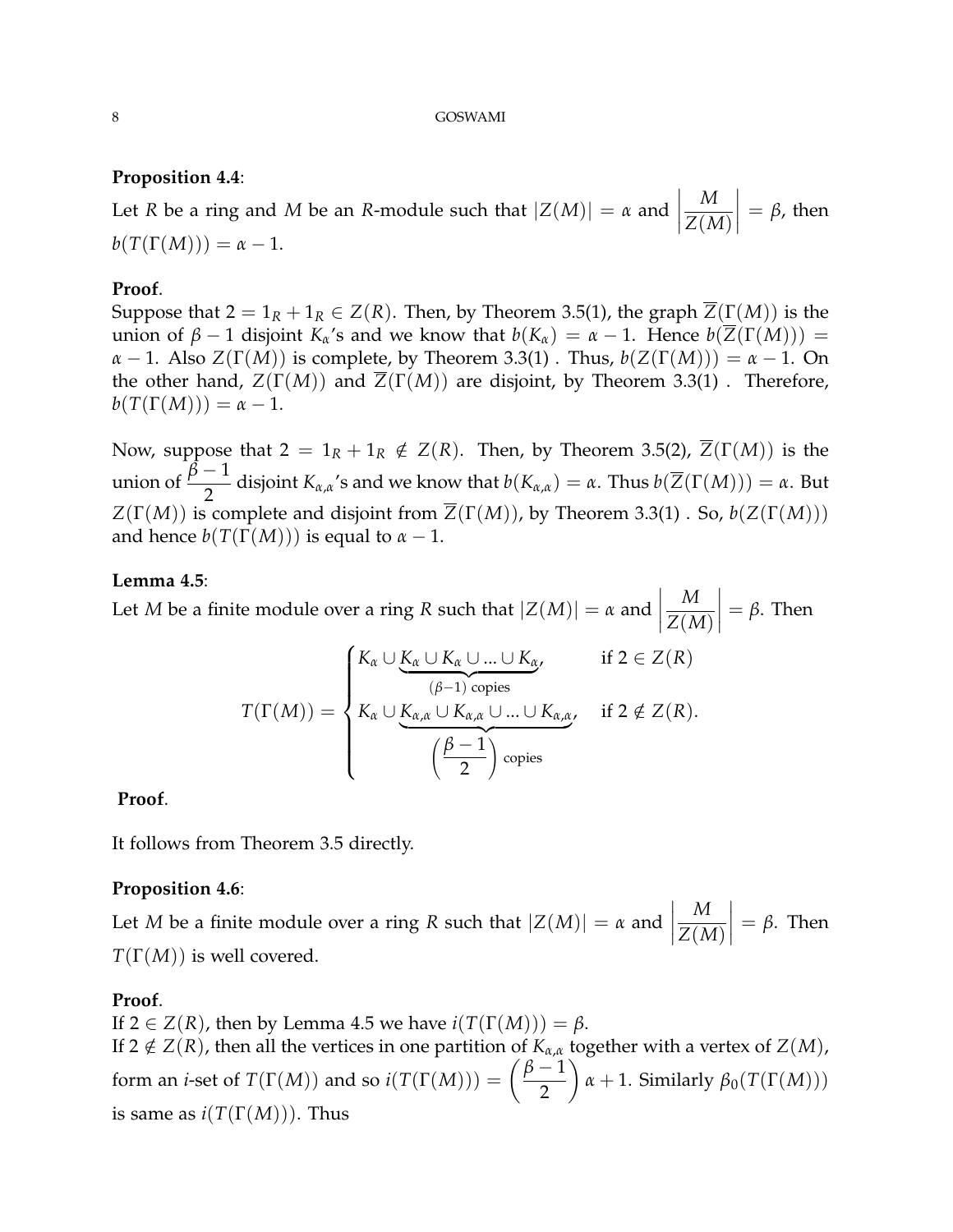$$
i(T(\Gamma(M))) = \beta_0(T(\Gamma(M))) = \begin{cases} \beta, & \text{if } 2 \in Z(R) \\ \left(\frac{\beta - 1}{2}\right)\alpha + 1, & \text{otherwise.} \end{cases}
$$

Hence,  $T(\Gamma(M))$  is well covered.

### **Corollary 4.7**:

Let *M* be a finite module over a ring *R* such that  $|Z(M)| = \alpha$ , then  $\omega(T(\Gamma(M))) = \alpha$ .

As proved above, we can prove the following.

## **Proposition 4.8**:

Let *M* be a finite module over a ring *R* such that  $|Z(M)| = \alpha$  and  $\begin{array}{c} \begin{array}{c} \begin{array}{c} \begin{array}{c} \end{array} \\ \end{array} \\ \begin{array}{c} \end{array} \end{array} \end{array}$ *M Z*(*M*)  $\Big| = \beta$ . Then

(1)

$$
\gamma_t(T(\Gamma(M))) = \begin{cases} 2\beta, & \text{if } 2 \in Z(R) \\ \beta + 1, & \text{otherwise.} \end{cases}
$$

(2) 
$$
\gamma_s(T(\Gamma(M))) = \gamma_w(T(\Gamma(M))) = \beta.
$$
  
(3) 
$$
\gamma_p(T(\Gamma(M))) = \beta.
$$

### **Proposition 4.9**:

Let *M* be a finite module over a ring *R* such that  $|Z(M)| = \alpha$  and  $\begin{array}{c} \begin{array}{c} \begin{array}{c} \begin{array}{c} \end{array}\\ \begin{array}{c} \end{array}\\ \begin{array}{c} \end{array}\\ \begin{array}{c} \end{array}\\ \begin{array}{c} \end{array}\\ \begin{array}{c} \end{array}\\ \begin{array}{c} \end{array}\\ \begin{array}{c} \end{array}\\ \begin{array}{c} \end{array}\\ \begin{array}{c} \end{array}\\ \begin{array}{c} \end{array}\\ \begin{array}{c} \end{array}\\ \begin{array}{c} \end{array}\\ \begin{array}{c} \end{array}\\ \begin{array}{c} \end{array}\\ \begin{array}{c} \end{array}\\ \begin{array}{c}$ *M Z*(*M*)  $\Big| = \beta$ . Then

(1) 
$$
\gamma \gamma(T(T(M))) = 2\beta
$$
.  
\n(2) 
$$
\gamma i(T(T(M))) = \begin{cases} 2\beta, & \text{if } 2 \in Z(R) \\ \beta + \left(\frac{\beta - 1}{2}\right) \alpha + 1, & \text{otherwise.} \end{cases}
$$

(3)

(2)

$$
ii(T(\Gamma(M))) = \begin{cases} 2\beta, & \text{if } 2 \in Z(R) \\ (\beta - 1)\alpha + 2, & \text{otherwise.} \end{cases}
$$

(4)

.

.

$$
tt(T(\Gamma(M))) = \begin{cases} 4\beta, & \text{if } 2 \in Z(R) \text{ and } \alpha \ge 4 \\ 2(\beta + 1), & \text{if } 2 \notin Z(R) \\ \text{does not exist}, & \text{otherwise.} \end{cases}
$$